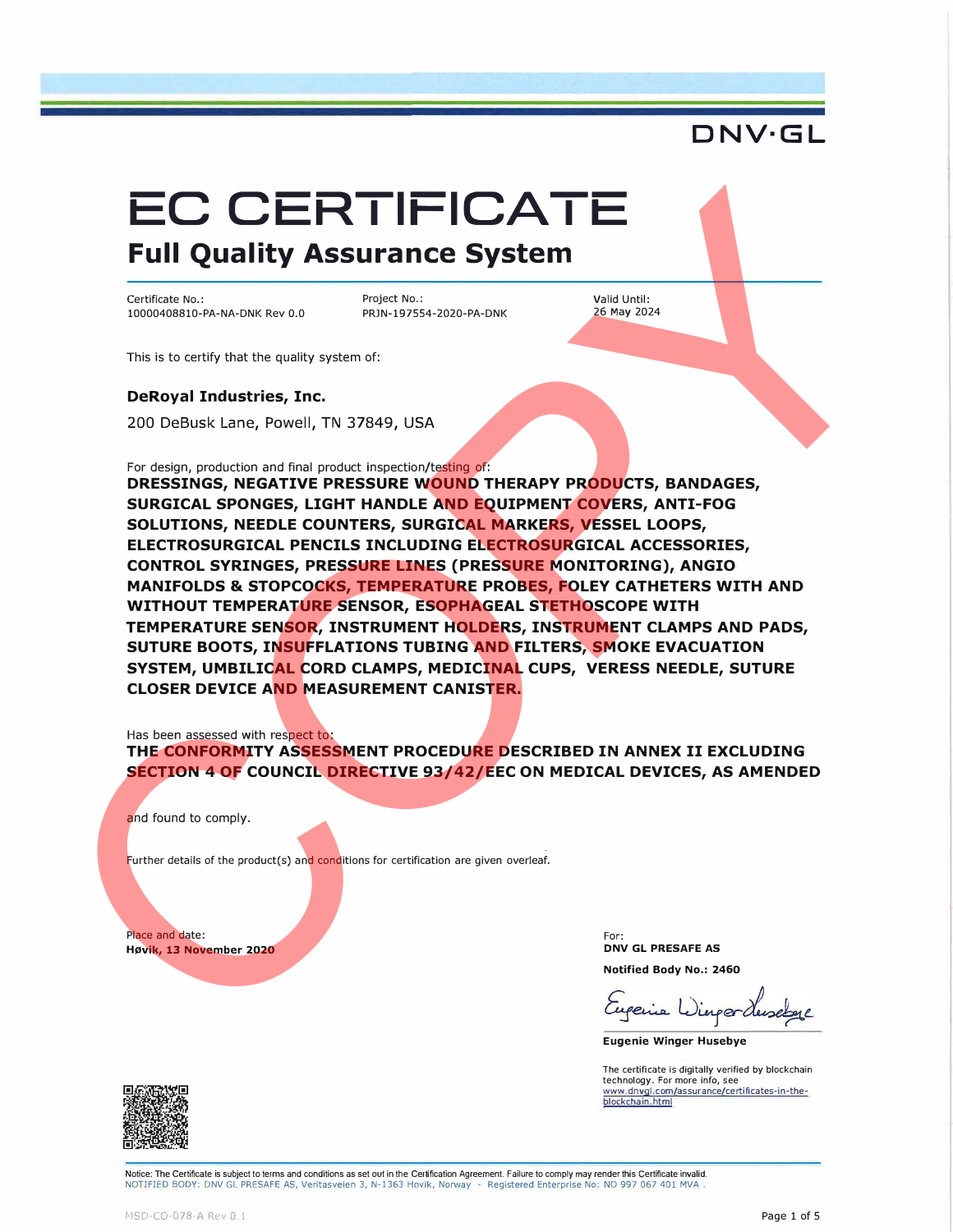#### **Jurisdiction**

#### Certificate history:

| <b>Revision</b> | Description                                                                                          |  | Issue Date       |
|-----------------|------------------------------------------------------------------------------------------------------|--|------------------|
| 10.0            | Transfer of Presafe Denmark A/S (NB 0543) Certificate No.<br>DGM -460 to DNV GL Presafe A/S (NB2460) |  | 13 November 2020 |

#### Products covered by this Certificate:

| Certificate No.:<br>10000408810-PA-NA-DNK Rev 0.0                       |                                                                                                      | Project No.:<br>PRJN-197554-2020-PA-DNK                                                                                                                          | Valid Until:<br>26 May 2024 |                   |
|-------------------------------------------------------------------------|------------------------------------------------------------------------------------------------------|------------------------------------------------------------------------------------------------------------------------------------------------------------------|-----------------------------|-------------------|
| <b>Jurisdiction</b>                                                     |                                                                                                      |                                                                                                                                                                  |                             |                   |
|                                                                         |                                                                                                      | Application of Council Directive 93/42/EEC of 14 June 1993, adopted as "Forskrift om Medisinsk Utstyr"<br>by the Norwegian Ministry of Health and Care Services. |                             |                   |
| Certificate history:<br><b>Revision</b>                                 | <b>Description</b>                                                                                   |                                                                                                                                                                  |                             | <b>Issue Date</b> |
| 0.0                                                                     | Transfer of Presafe Denmark A/S (NB 0543) Certificate No.<br>DGM -460 to DNV GL Presafe A/S (NB2460) |                                                                                                                                                                  | 13 November 2020            |                   |
| Products covered by this Certificate:                                   |                                                                                                      |                                                                                                                                                                  |                             |                   |
| <b>Product Description</b>                                              |                                                                                                      | <b>Product Name</b>                                                                                                                                              |                             | <b>Class</b>      |
| <b>Wound Dressing</b>                                                   |                                                                                                      | Multidex (Gel and Powder)<br>Silicone adhesive wound dressing                                                                                                    |                             |                   |
| Foam for filling wound bed<br>during Negative pressure<br>wound therapy |                                                                                                      | <b>Black foam</b>                                                                                                                                                |                             |                   |
| Electrosurgical devices                                                 |                                                                                                      | Electrosurgical pencils and blades                                                                                                                               |                             | IIb               |
| Temperature sensors                                                     |                                                                                                      | <b>Temperature Probes</b>                                                                                                                                        |                             |                   |
| <b>Urinary Catheters</b>                                                |                                                                                                      | Foley Catheters with and without Temperature<br>sensor                                                                                                           |                             |                   |
| <b>Esophageal Stethoscope</b>                                           |                                                                                                      | Esophageal stethoscope with Temperature sensor                                                                                                                   |                             |                   |
| <b>Vessel closure devices</b>                                           |                                                                                                      | <b>Vessel Loops</b>                                                                                                                                              |                             |                   |
| Protectors for surgical forceps                                         |                                                                                                      | <b>Suture Boots</b>                                                                                                                                              |                             |                   |
| Angiographic devices                                                    |                                                                                                      | Control syringes<br>Angio Manifolds<br>Angio Stopcocks                                                                                                           |                             |                   |
| laparoscopic Instruments                                                |                                                                                                      | Veress needle<br>SutureClose                                                                                                                                     |                             | IIa               |
| <b>Wound Dressing</b>                                                   |                                                                                                      | non-adherent Wound Dressing                                                                                                                                      |                             |                   |
| Surgical sponge                                                         |                                                                                                      | Surgical sponges                                                                                                                                                 |                             |                   |
| Insufflation devices                                                    |                                                                                                      | <b>Insufflation tubings</b><br><b>Insufflation filters</b>                                                                                                       |                             |                   |
| Instrument holders                                                      |                                                                                                      | <b>Instrument Holders</b><br><b>Instrument Pads</b>                                                                                                              |                             |                   |
| <b>Surgical Needle counters</b>                                         |                                                                                                      | <b>Needle Counters</b>                                                                                                                                           |                             | Is                |
| Surgical markers                                                        |                                                                                                      | <b>Surgical Markers</b>                                                                                                                                          |                             |                   |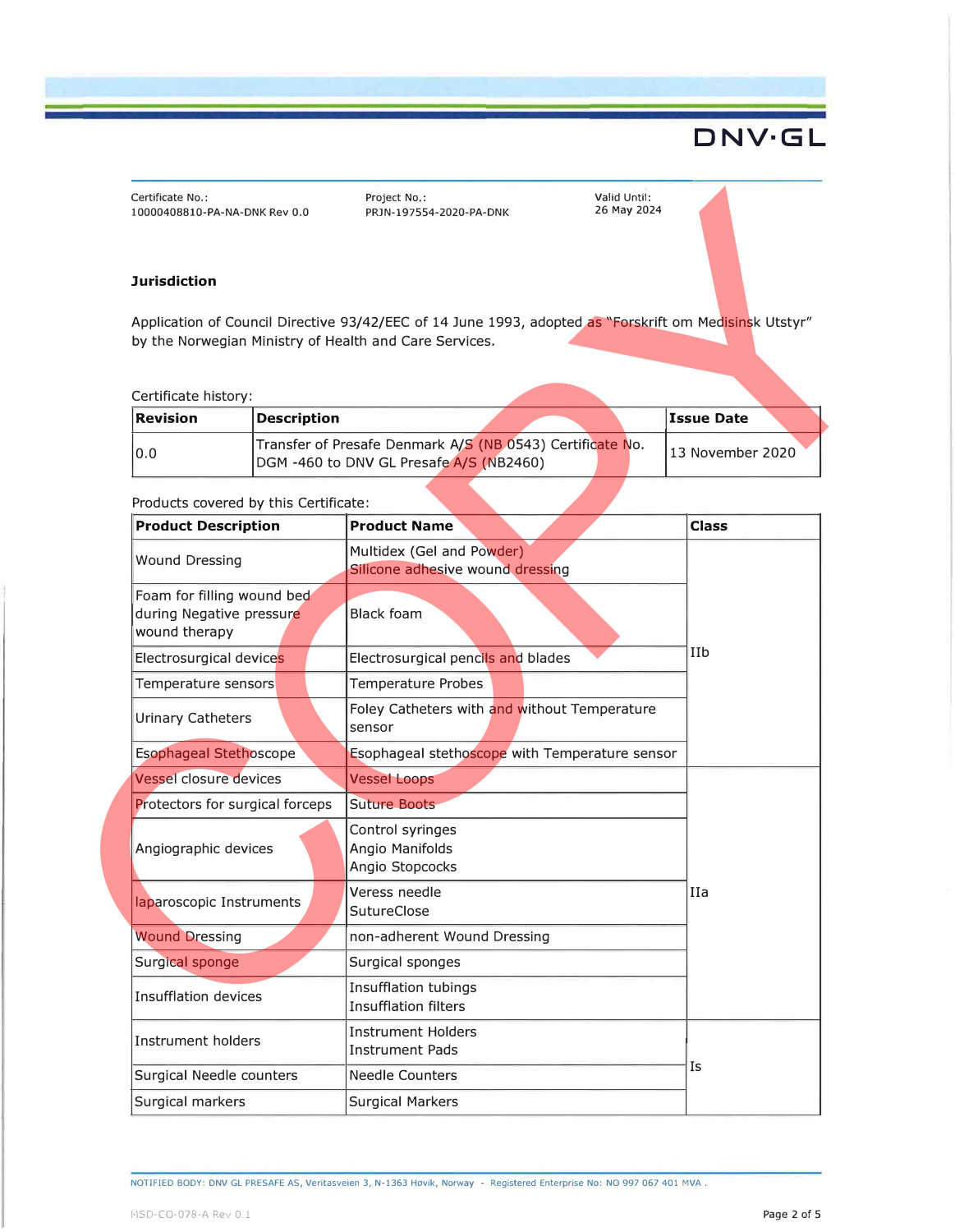| Anti-Fog solutions for<br>endoscopes                         | Anti-Fog solutions                                                   |    |
|--------------------------------------------------------------|----------------------------------------------------------------------|----|
| Endoscopic Scope warmer                                      | Scope Warmer                                                         |    |
| Sterile covers                                               | Light handle cover<br>Equipment covers                               |    |
| Cautery tip cleaners                                         | Cautery tip cleaners                                                 |    |
| Umbilical cord clamps                                        | Umbilical cord clamps                                                |    |
| Cords                                                        | <b>Bipolar Cords</b><br>Electrosurgical cables                       |    |
| <b>Bandages</b>                                              | Esmark bandages<br><b>Stockinettes</b>                               |    |
| Smoke evacuation systems<br>components                       | Attachment for cautery pencil<br>Adapter for smoke evacuation filter |    |
| wound Dressing                                               | Dressing, burn<br>Dressing, films<br>Dressing, absorbent             |    |
| Waste Fluid Management<br>Product                            | Splash Stop                                                          |    |
| Pressure monitoring tubing                                   | Lines (pressure monitoring)                                          |    |
| Negative pressure Dome<br>Connectors                         | <b>Dome Connectors</b>                                               |    |
| Devices for volumen<br>measurements                          | Medicinal cups<br>Critical measurement canister                      | Im |
| The complete list of devices is filed with the Notified Body |                                                                      |    |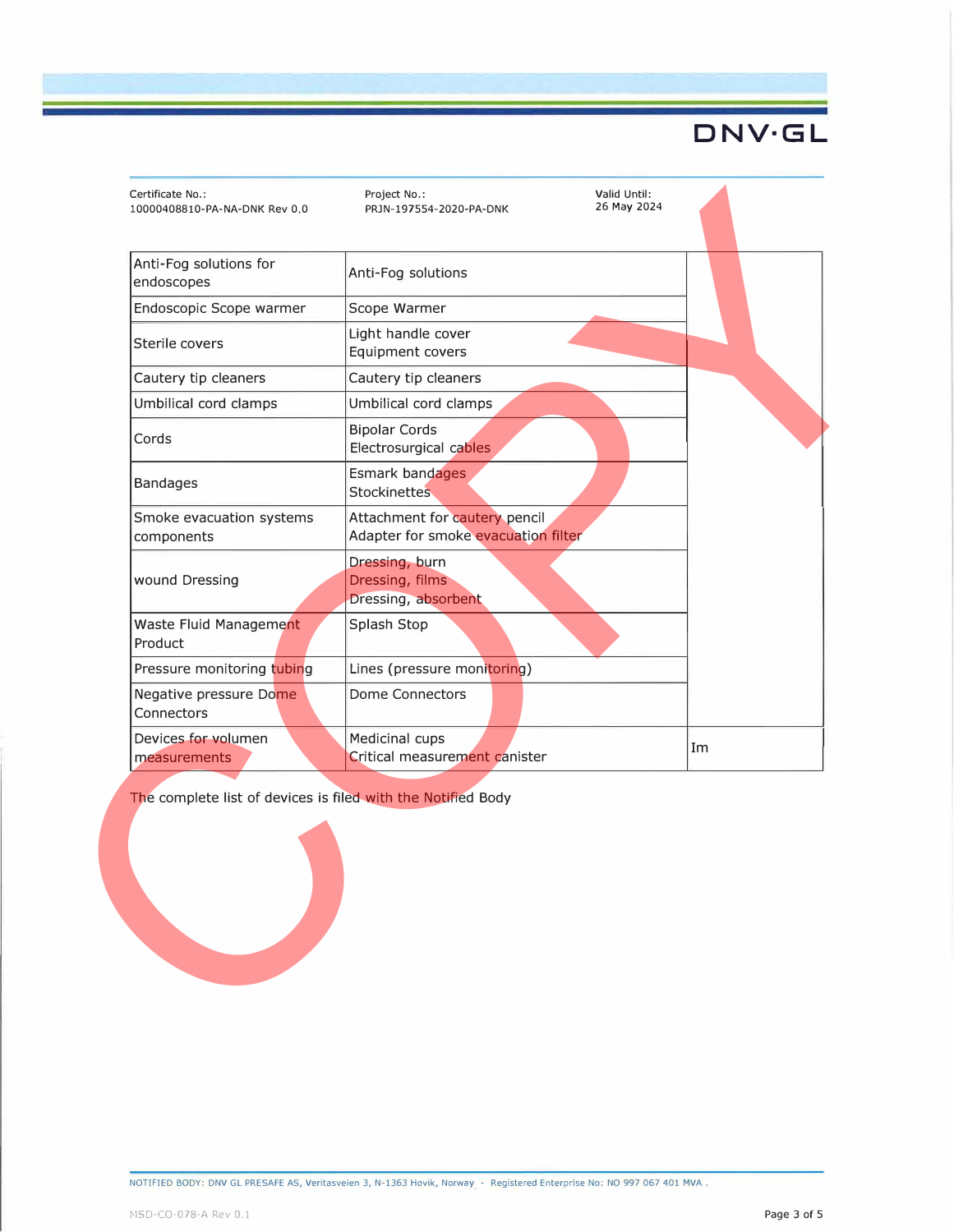Certificate No.: 10000408810-PA-NA-DNK Rev 0.0 Project No.: PRJN-197554-2020-PA-DNK Valid Until: 26 May 2024

#### **Sites covered by this certificate**

| DeRoyal Industries, Inc.                        | 200 DeBusk Lane, Powell, TN 37849, USA                                                            |
|-------------------------------------------------|---------------------------------------------------------------------------------------------------|
| DeRoyal Industries, Inc.                        | 1755 Highway 33 South, New Tazewell, TN 37825 USA                                                 |
| DeRoyal Industries, Inc                         | 1595 Highway 33 South, New Tazewell, TN 37825, USA                                                |
| DeRoyal Cientifica De<br>Latinoamerica S.A.     | Global Park, Box 180-3006, 602 Parkway, La Aurora Heredia, 146<br>Costa Rica                      |
| DeRoyal Industries, Inc                         | 1703 Highway 33 South, New Tazewell, TN 37825, USA                                                |
| DeRoyal Industries, Inc.                        | 185 Richardson Way, Maynardville, TN 37807, USA                                                   |
| DeRoyal Industries, Inc.                        | 700 Martin Luther King Jr. Blvd., Sanford, FL 32771, USA                                          |
| DeRoyal Industries, Inc                         | 1501 East Central Ave., Lafolette, TN 37766, USA                                                  |
| DeRoyal Industries, Inc.                        | 164 Giles Hollow Road, Rose Hill, VA 24281, USA                                                   |
| <b>Royal Precision Plastics</b>                 | 300 DeBusk Lane, Powell, TN 37849, USA                                                            |
| DeRoyal Intercontinental, S.R.L.                | KM 20.5 Carretera A Villa Canales<br>Zona 3 Finca Morancito,<br>Villa Canales Guatemala, GT 01065 |
| Ortho and Surgical Products<br>Enterprises S.A. | Km 20.5 carretera a Villa Canales, zona 3, Finca Morancito   Villa<br>Canales, Guatemala          |
| <b>International Distribution Center</b>        | 135 Richardson Way, Maynardville, TN 37807, USA                                                   |
| <b>EU Representative</b>                        | Emergo Europe, Prinsessegracht 20, 2514 AP The Hague, The Netherlands                             |

#### **EU Representative**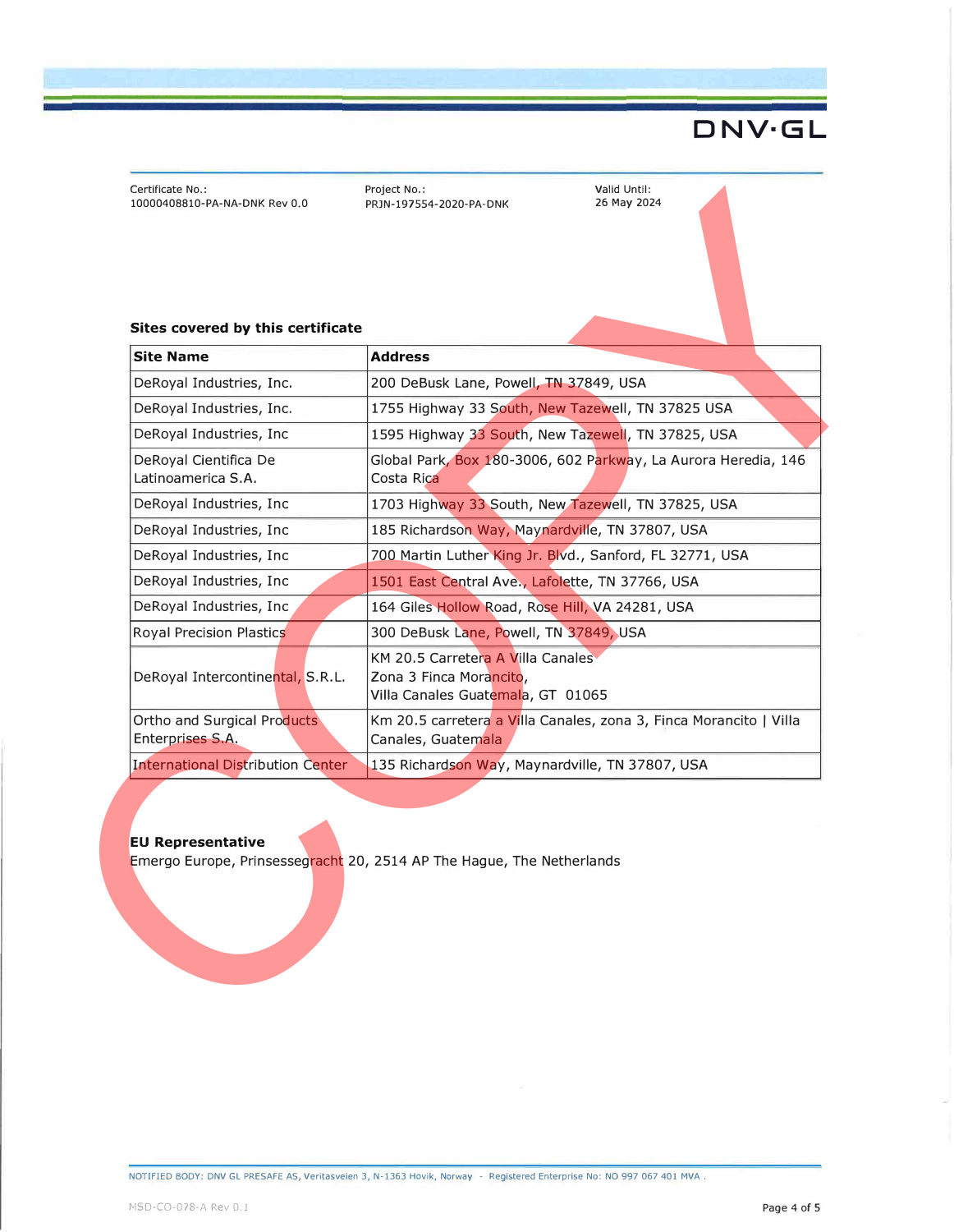Certificate No.: 10000408810-PA-NA-DNK Rev 0.0

Project No.: PRJN-197554-2020-PA-DNK Valid Until: 26 May 2024

### **Terms and conditions**

The certificate is subject to the following terms and conditions:

- Any producer (see 2001/95/EC for a precise definition) is liable for damage caused by a defect in his product(s), in accordance with directive 85/374/EEC, as amended, concerning liability of defective products.
- The certificate is only valid for the products and/or manufacturing premises listed above.
- The Manufacturer shall fulfil the obligations arising out of the quality system as approved and uphold it so that it remains adequate and efficient.
- The Manufacturer shall inform Presafe of any intended updating of the quality system and Presafe will assess the changes and decide if the certificate remains valid.
- Periodical audits will be held, in order to verify that the Manufacturer maintains and applies the quality system. Presafe reserves the right, on a spot basis or based on suspicion, to pay unannounced visits. CHEME RESULTS AND CHEME THE CHINA CHEME CHEME CHEME CHEME CONTROL CHEME THE CONTROL INTO THE CHEMEN CHEME THE CHEMEN CHEME THE CHEMEN CHEME THE CHEMEN CHEME THE CHEMEN CHEME CHEMEN CHEME THE CHEMEN CHEME THE CHEMEN CHEME T

#### The following may render this Certificate invalid:

- Changes in the quality system affecting production.
- Periodical audits not held within the allowed time window.

## **Conformity declaration and marking of product**

When meeting with the terms and conditions above, the producer may draw up an EC declaration of conformity and legally affix the CE mark followed by the Notified Body identification number of Presafe.

End of Certificate